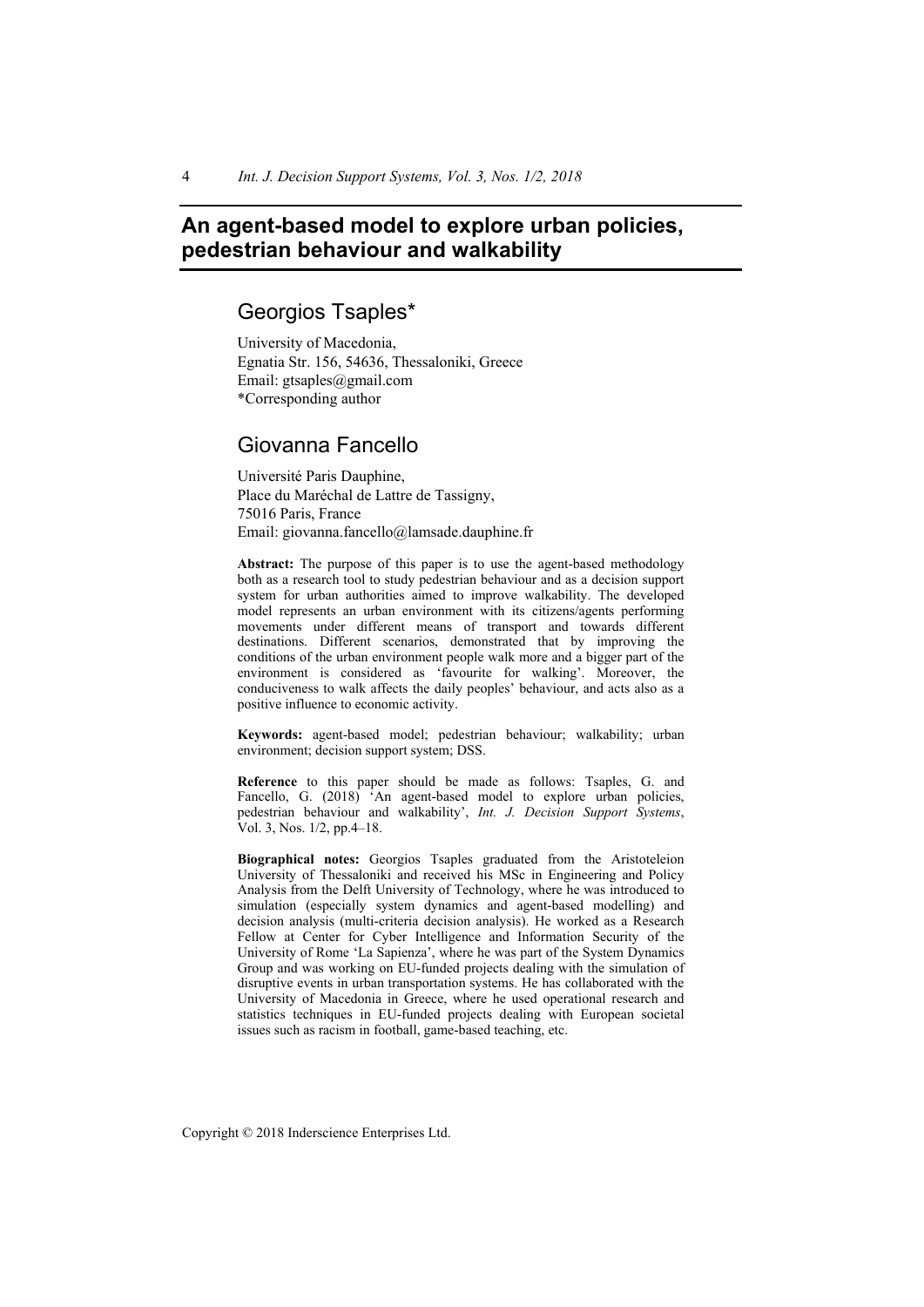Giovanna Fancello is a Postdoctoral Researcher in Aiding Decision at LAMSADE, Université Paris Dauphine, France. She holds a PhD in Architecture and Planning from the University of Sassari, Italy in 2014. She was a Postdoctoral Researcher in Urban Planning at the University of Sassari – DADU, Italy (2014–2015). Her research deals about urban and territorial planning, spatial multi-criteria evaluation for public decision making, decision analysis, aiding decision tools with GIS, urban quality of life, walkability and urban resilience.

#### **1 Introduction**

Pedestrian accessibility of the city is one of the main aims of the urban public policies, for this reason, it is receiving a growing attention among scholars and policy makers in the last years in scientific fields like medicine, social and environmental sciences, engineering, health professions, arts and humanities (Blečić et al., 2015; Cervero and Duncan, 2003; Clifton et al., 2007; Forsyth, 2015; Frank et al., 2006; Livi and Clifton, 2004; Páez, 2013; Porta and Renne, 2005). The accessibility to the city and its opportunities by pedestrians concerns not only the transportation idea (Hansen, 1959) of distances and affordance of urban services and activities. Moreover, it deals with a multidimensional and more complex concept, the walk-ability, dealing with the real possibility (ability) citizens have, to reach and use the urban space, considering all the relations and interactions among pedestrians, urban space and the social practices (Harvey, 2003; Lefebvre, 1996; Lynch, 1960, 1981; Jacobs, 1961).

However, rarely more dynamic methods are used with the aim of analysing and estimating the processes that influence the behaviour of individuals in space and in time, as a multi-agent model can do.

The present paper utilised the methodology of agent-based modelling (ABM) to simulate an urban environment with the movement of citizens and the use of various means of transportation. ABM is a computational technique that is focused on explaining complex systems in terms of agents and their interactions. The methodology of ABM encodes the agents and their interactions in simple rules, which allow us to observe the results of those interactions.

An agent can be defined as an autonomous computational item, person or object of a system with particular properties/attributes and actions that are encoded into simple decision rules. The properties of an agent describe its state (Wilensky and Rand, 2015). On the other hand, an agent's actions are what the particular agent can do, meaning what are the decision rules that allow the agent to interact with:

- other agents
- itself
- the environment.

ABM has several advantages over other modelling techniques that can be summarised in the following: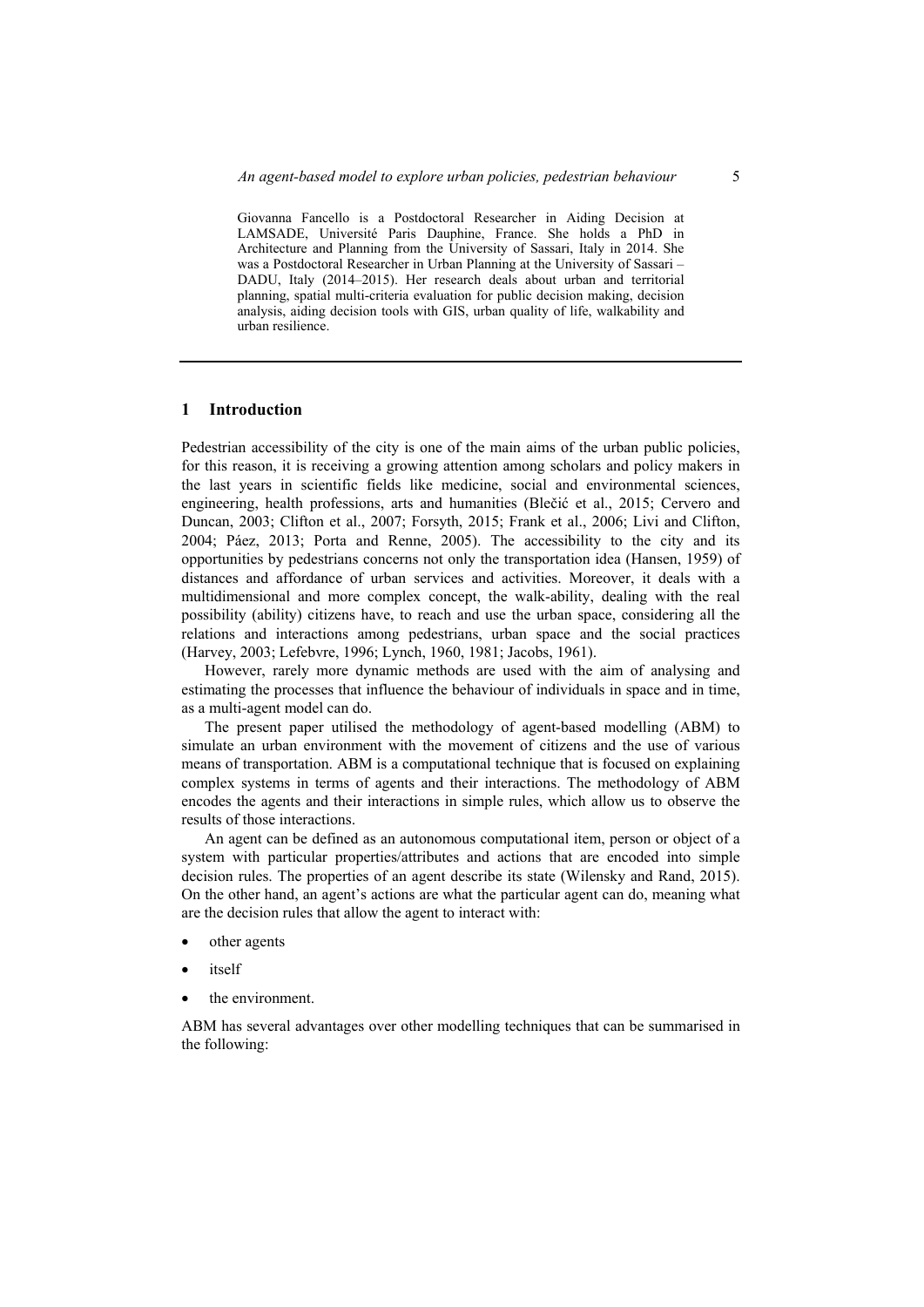- Agents and their interaction are easier to understand because
	- a Humans naturally think in terms of interactions and agents
	- b We can project our own experiences to the agents
	- c The real world is more closely matched to an AB Model
- ABM can model systems of heterogeneous components, whereas computational models make assumptions of homogeneity
- ABM does not require knowledge of aggregate phenomena
- The results of ABM are more detailed
- It is easier to incorporate randomness (Wilensky and Rand, 2015).

Hence, the purpose of the model is twofold: to use simulation with the purpose of investigating how the choice of transportation by people can affect the urban environment both in the short- and long-term. Second, how the urban environment can affect the behaviour of people especially with regards to walking. Furthermore, the model can be of help to decision-makers as a learning tool with the aim of testing policies in a consequence-free environment, policies that can help urban environments/cities transition more smoothly to a state of sustainability.

The paper is structured as follows: in the next section there is a short description of the main issues regarding urban walkability and how these notions have been used under the agent-based modelling approach. In addition, there is a description of the ABM model and its main characteristics. In Section 3, the main results of the model are presented while conclusions, and directions of future research are presented in the final part.

#### **2 State-of-the-art in ABM and walkability models**

Numerous researches aim to reveal and analyse the factors that influence the relationships between individuals and space. These are factors related to the quality of the built environment and its propensity to be walked and its capacity to foster the pedestrian mobility in everyday life influencing people's quality of life, health and behaviour (Blečić et al., 2015; Ewing and Handy, 2009; Porta and Renne, 2005). Some of these studies seek to unveil how the built environment and its configuration influences people's choice to travel for work, leisure or for active transportation (Clifton et al., 2007; Ewing and Cervero, 2001; Forsyth et al., 2008; Hajna et al., 2013; Iacono et al., 2010; Kelly et al., 2011; Lee and Moudon, 2006; Owen et al., 2007). Others stand out for exploring the subjective differences among people with respect to their values, preferences and characteristics that affect their behaviour (Handy and Niemeier, 1997). Moreover, many studies claim a relation among walkability and quality of life and health. For them, walkability is considered as a fundamental element for the development of life in the city and a factor for the improvement of the city's social capital (Blečić et al., 2015; Frank et al., 2010; Talen and Anselin, 1998).

The multidimensional nature of the concept (Forsyth, 2015) entails different implications in designing public policies, especially with respect to the factors considered as determinants for its development. For this reason, there is not a single set of criteria scientifically recognised to analyse walkability. For example, Cervero and Kockelman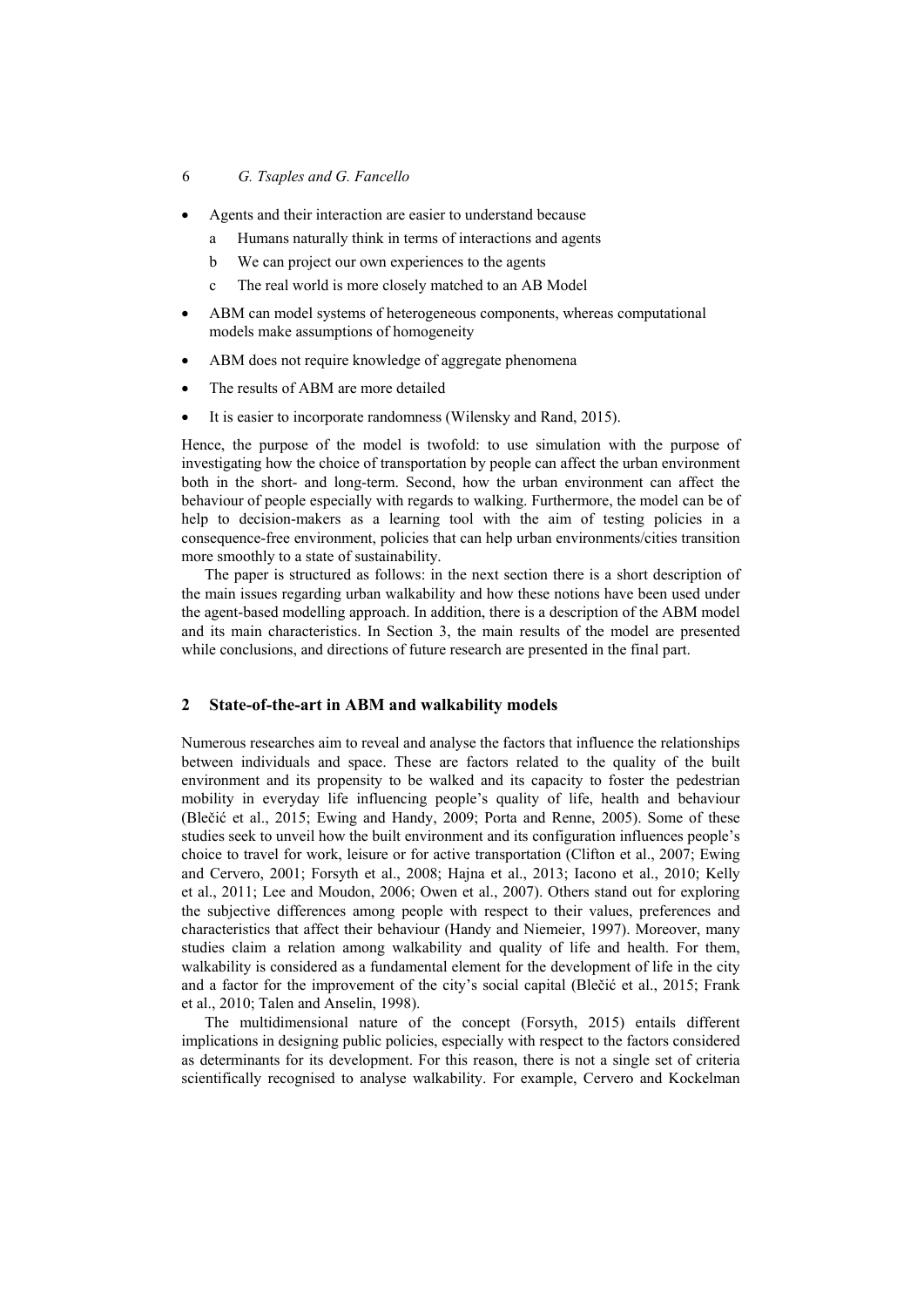(1997) proposed the '3Ds layout' (density, diversity and design), a list enlarged by Ewing and Cervero (2010) and Lee and Moudon (2006) with behavioural aspects and urban design elements. Gardner et al. (1996) proposed a set of five criteria named '5Cs' (connected, convenient, comfortable, convivial and conspicuous), while Ewing and Handy (2009) consider both urban design factors and environmental aspects that can influence the whole experience of walking (imageability, enclosure, human scale, transparency, complexity).

The decision analysis methods used to study walkability and the relations among individuals and the context, are usually a set of indicators or a synthetic index calculated for different areas of a city [for example, walkscore or walkshed methods, (Frank et al., 2010; Sundquist et al., 2011; Iacono et al., 2010)], logit models are used to estimate the probability of walking and cycling (Cervero and Duncan, 2013) and multilevel and regression models to verify the relations among factors that influence the walkability and people's behaviour (Lee and Moudon, 2006; Owen et al., 2007; Sundquist et al., 2011). Rarely are used methods more dynamic, aimed to analyse and to estimate the processes that influence behaviour of individuals in space, as the multi-agent models does. An interesting example is given by Crooks et al. (2015) that proposed a scene-and activity-aware agent-based model aimed to collect scene activity information as spatiotemporal trajectories for simulating and predicting pedestrian movement into the ABM model. They used rules deducted by observed behaviour and implemented these information with data from walkability literature to define ABM rules. Also, Yang et al. (2011) proposed a spatial agent-based model that simulate adults' behaviour of walking in a city. They simulate the model in a  $64 \text{ km}^2$  area, considering two environmental properties of space (safety and aesthetics) that affect people choice to walk (for work, basic needs or for leisure) and a set of individual characteristics: age, sex, walking ability, attitude towards walk and home location.

#### *2.1 Model structure*

The model is more focused on the habit of walking and what are those urban factors that decision-makers can act upon so as to incentivise citizens to walk more. For that reason, the model simulates an urban environment and how its citizens move in the city.

In more detail, the simulated urban environment consists of homes, places of work and commercial centres for leisure that the simulated citizens go to. Furthermore, in the environment there are three available means of transportation:

- walking through the city's pedestrian network (or walking routes)
- public transportation in the form of buses or trams
- use of private cars.

The citizens of the simulated city are the agents of the model and must:

- Decide whether they must move towards their place of work or their home.
- Stay at their respective places (home or work) until the appropriate amount of simulated time has passed.
- Take a decision on the means of transportation that will be used.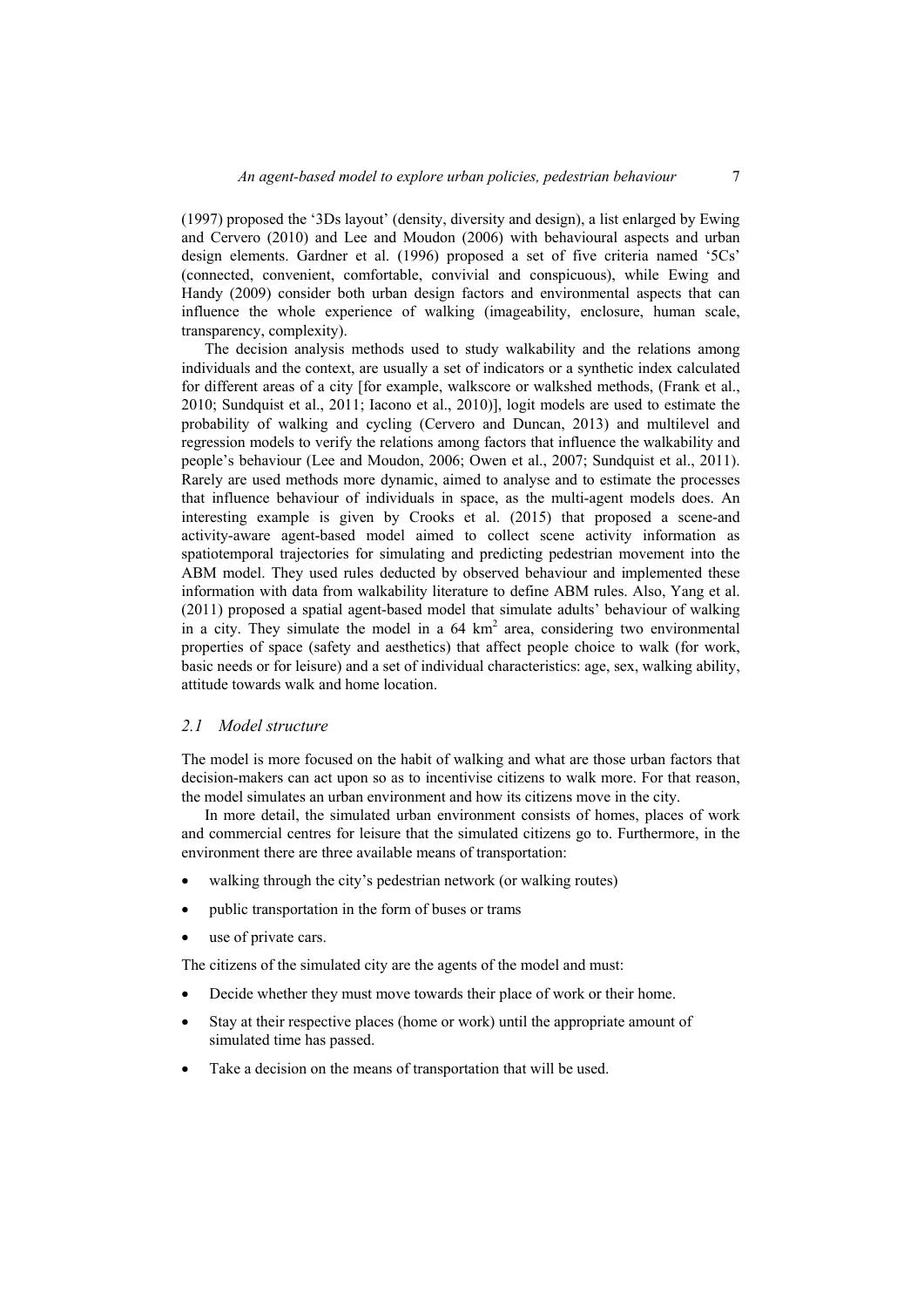- Perform the movement:
	- a If that movement is walking then the agent must decide which path to follow.
	- b If not the agent chooses one of the other available means of transportation

The last action of the agents adds an additional layer to the model; building on the work by Grider and Wilensky (Grider and Wilensky, 2015), the model can be used to investigate which walking paths (or routes) the agents prefer to move to and from their homes and how they can be affected by decisions of policy-makers. Thus, a spatial element is also added that can offer insights into what drives citizens to their choice not only of walking but also of the route they walk on.

Each agent's decisions and actions affect the environment: for example, how many private cars circulate affect the  $CO<sup>2</sup>$  emissions and the pollution level. On the other hand, the state of the environment affects the individual agents' decisions and actions. Thus, a loop is formed in which the characteristics and actions of each individual affect the characteristics of the entire population of agents, which affects the characteristics of the environment, which finally affects back both the individual and collective characteristics and actions of the citizens. Figure 1 illustrates the loop.





With the purpose of being used as a learning tool for decision-makers, the model allows different possibilities of actions by the users. These actions can be grouped into two categories:

- Actions that act on the urban environment in general. In this model, we propose a first set of possible actions in order to implement the conduciveness of walking. These are not exhaustive, but useful to understand how the environmental opportunities conditions affect people choices. These are:
	- a Walking routes. With this particular option the user of the model can decide to increase or decrease the amount of walking routes that are available to the agents (measured in kilometres).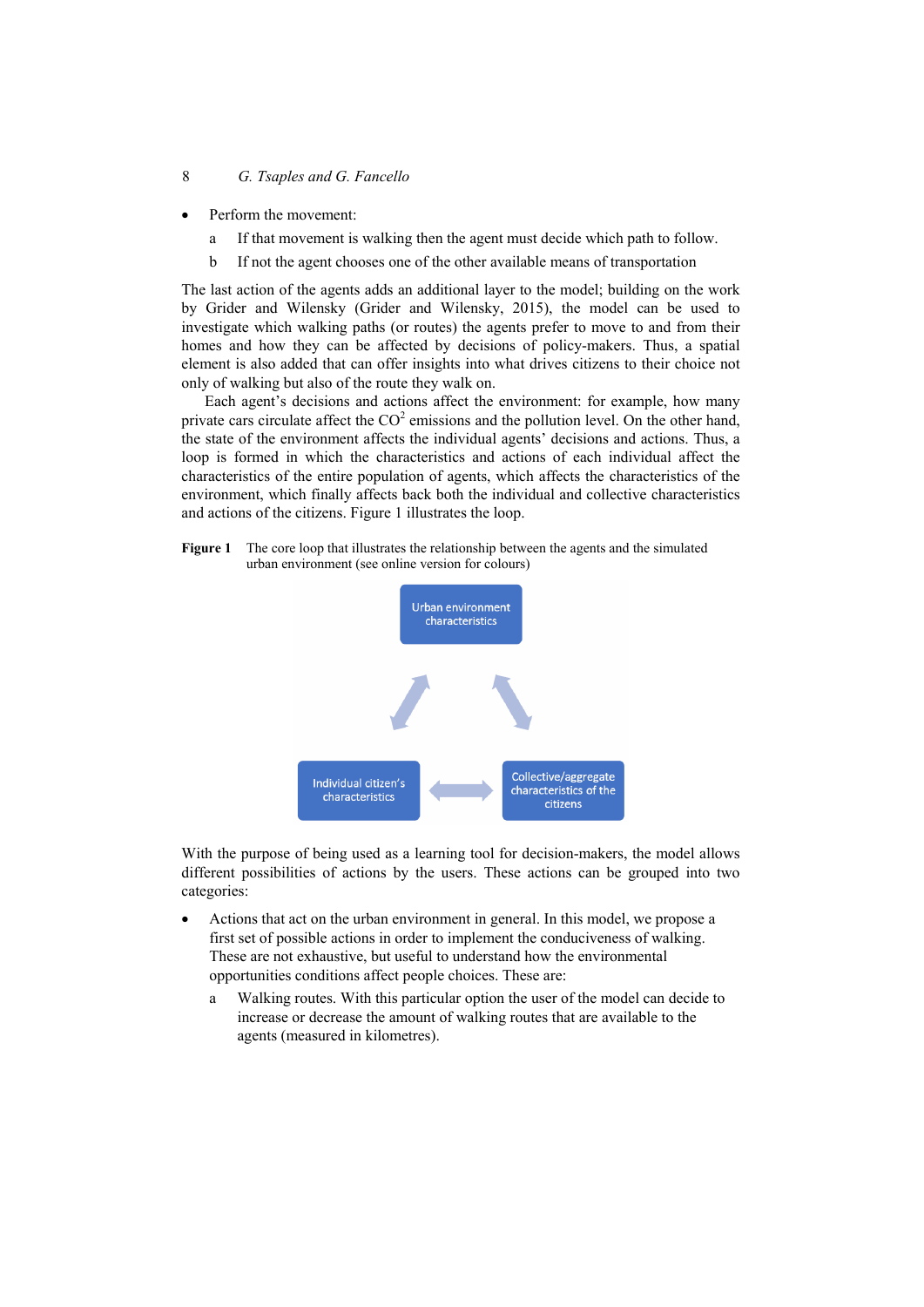- b Number of public means of transportation. With this option the user can increase the number of public means of transportation (buses or trams) and increase the attractiveness of public transportation. Hence, it increases the possibilities to reach different opportunities (services, work, etc.) in the city.
- c General pavement width. With this option the user can increase the width of the pavements. It can be considered as a further incentive for agents to decide to walk, since better walking conditions will increase the attractiveness of walking as an option.
- d General lighting conditions. It is similar to the previous options and can increase the attractiveness of walking, since better lighting conditions in the roads provide some levels of safety and security to people that choose to walk on.
- Actions that act on the population of agents. These are immaterial actions that can influence peoples' choices to move in the city. Such an example of an immaterial policy is an awareness campaign.
	- a Awareness campaign: it is a theoretical variable whose purpose is to simulate the effect that an extensive campaign towards the avoidance of using private cars can have on the population. It takes values between 0 and 1 and it can be considered as a measure of the intensity (and success) of the campaign.





As mentioned already in the options above, the agents use the notion of attractiveness both for a transport mean, whether or not they will use it, and the choice for a particular commercial centre to attend. Thus, several factors contribute to that attractiveness and consequently to the people's choices.

- For walking, the variables that contribute to its attractiveness are:
	- a distance between home and work
	- b walking routes
	- c pavement width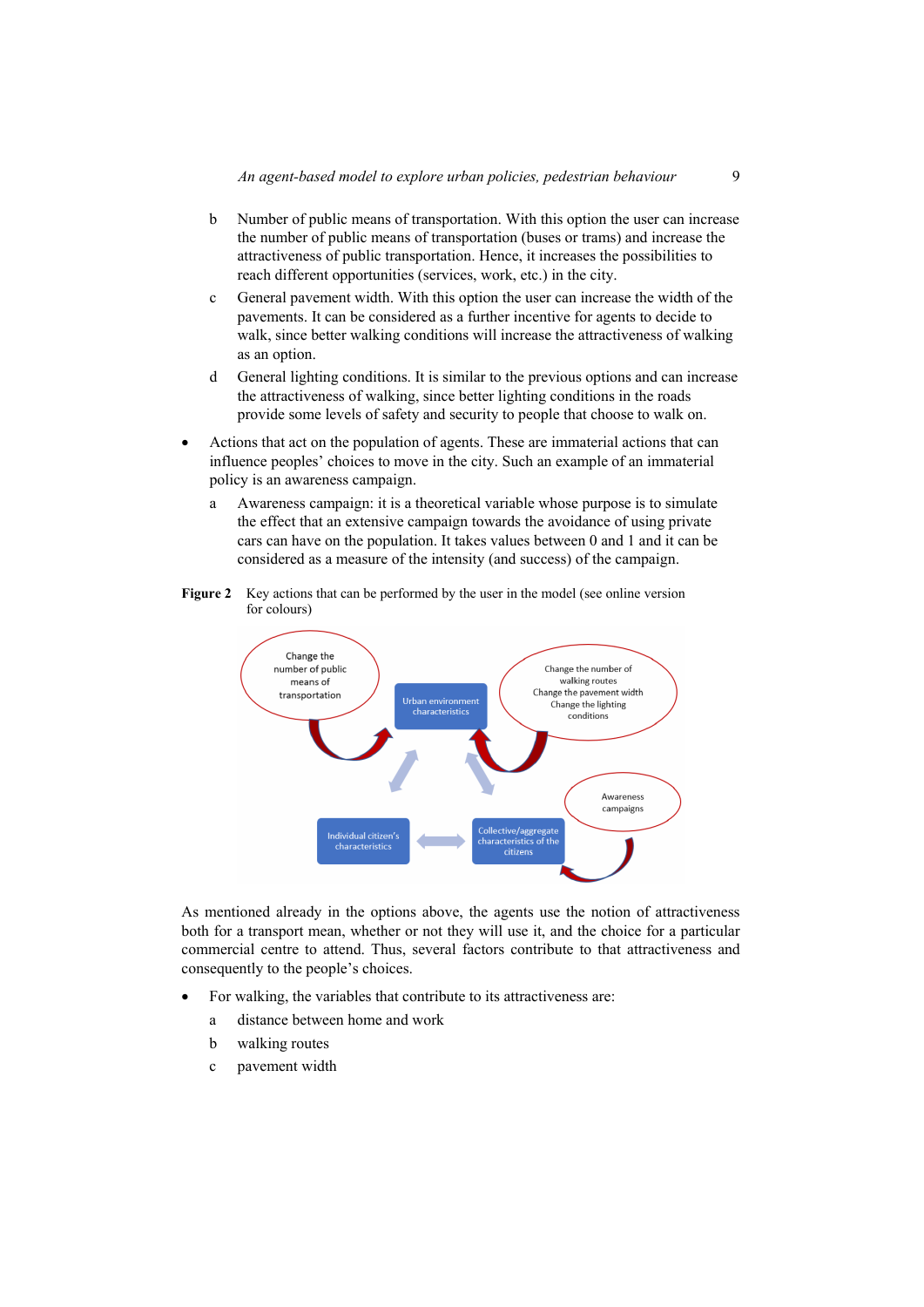- 10 *G. Tsaples and G. Fancello*
	- d lighting conditions
	- e awareness campaign.
- For public transportation:
	- a Distance between home and work.
	- b Comfort of public transportation (that is affected by the number of public transportation vehicles that circulate).
	- c Awareness campaign.
- For the use of private cars:
	- a distance

b if the above options are deemed as not attractive enough the agents fall into the use of private cars.

- For the commercial centres
	- a How many people have visited it (popularity of the commercial centre).
	- b Distance from each agent's home.
	- c How the area around the park increases attractiveness through:
		- 1 walking routes
		- 2 lightning conditions
		- 3 pavement width, etc.

The model was simulated with the Netlogo software and its graphical user interface can be observed below (Wilensky, 1999).





The sliders that are inside the circle in red are variables that initialise the conditions of the model. They include a variety of factors that act not only on the environment but also on the agents. The sliders that are inside the red circle are the options/actions with whom the user can act on and study the effects of in the model.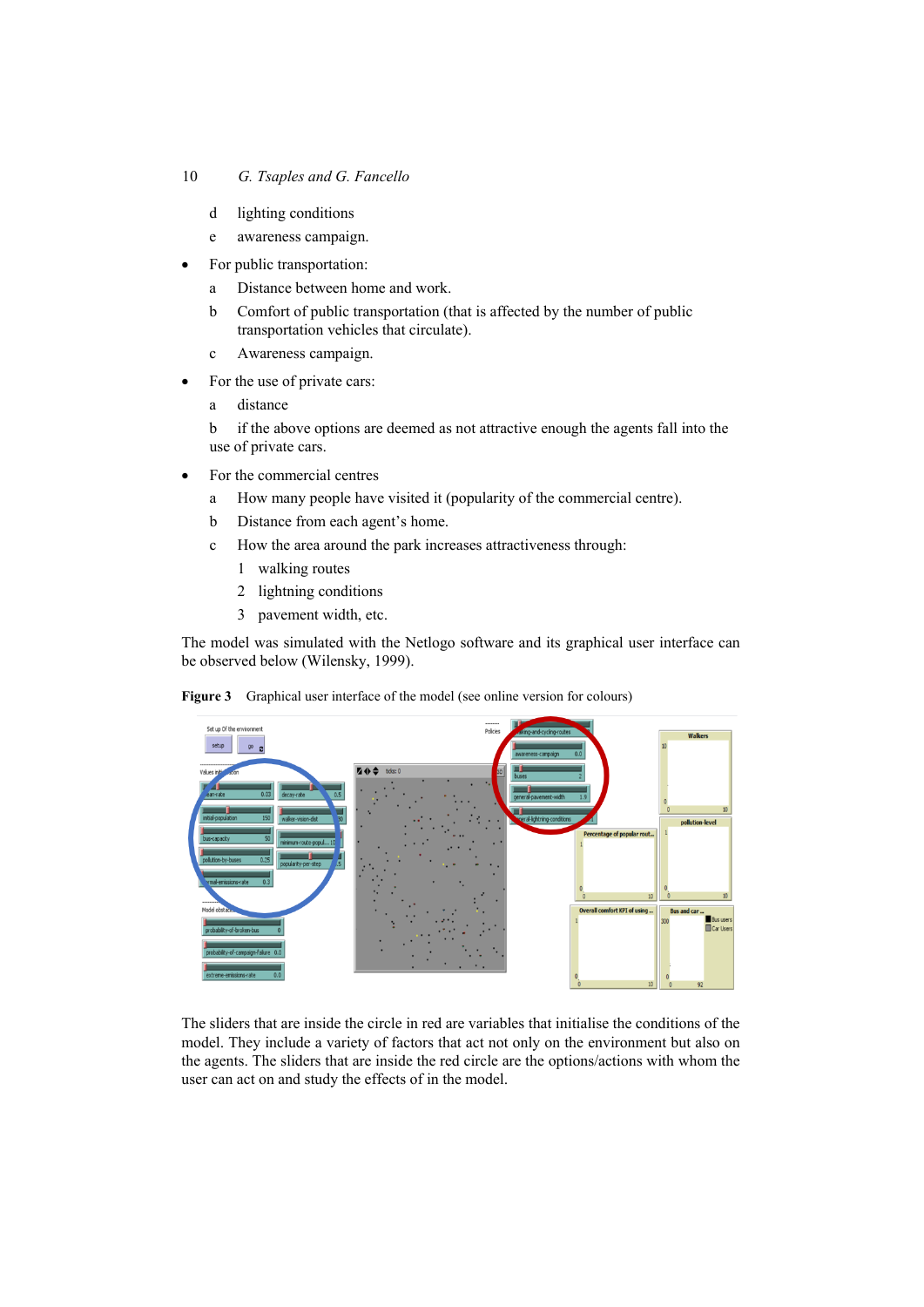Below, the sliders that initialise the model, there are three sliders that incorporate randomness (and diverse scenario settings) in the model. These are:

- Probability of broken bus: this value determines the probability that the increase of means of public transportation is successful. When there are more than two vehicles of public transportation, the model calculates at each time step a random number and if that number is lower than the probability of broken bus, then the total number of public transportation vehicles decreases by one.
- Probability of campaign failure: this variable works in the same way as the one above, with the only difference being that it acts upon the variable awareness campaign (if the value of awareness campaign is above 0.2, then the model at each time step calculates a random number and if that is lower than the probability of campaign failure, then the awareness campaign is reduced by 0.05).
- x Extreme emissions rate: this variable introduces an extreme scenario in the game. At certain point in the simulation time, the emissions increase by the number that is depicted in the slider and the user can study and investigate how this extreme scenario can affect the agents' behaviour.

All these scenarios can be adapted with respect to the study of probabilities of these events in a particular urban environment and with specific awareness policies.

# **3 Results**

The model offers the possibility of performing an array of experiments with different values for the parameters of the policy variables. As a result, Table 1 shows the variables that were changed for the experiments along with their min and max values.

| Variable                     | Min value | Max value |
|------------------------------|-----------|-----------|
| Awareness campaign           |           | 0.5       |
| General pavement width       | 1.9       | 2.8       |
| General lightning conditions | 1.1       | 1.5       |
| Number of buses              |           |           |
| Walking routes               |           |           |

**Table 1** Name of variables that changed along with their min and max values

For the various combinations of the values of the variables, 32 runs of the model were performed and the main indicators that were studied were the variables:

- Number of people that walked
- The percentage of the environment that formed a favourite walking path compared to the total area of the simulated city. This indicator gives an overview of how conducive to walking is the simulated environment to the citizens, incentivising them not only to walk but also form popular walking paths.
- Mean attractiveness of the commercial sites/malls.

The results for the three indicators will be analysed separately in the next sections.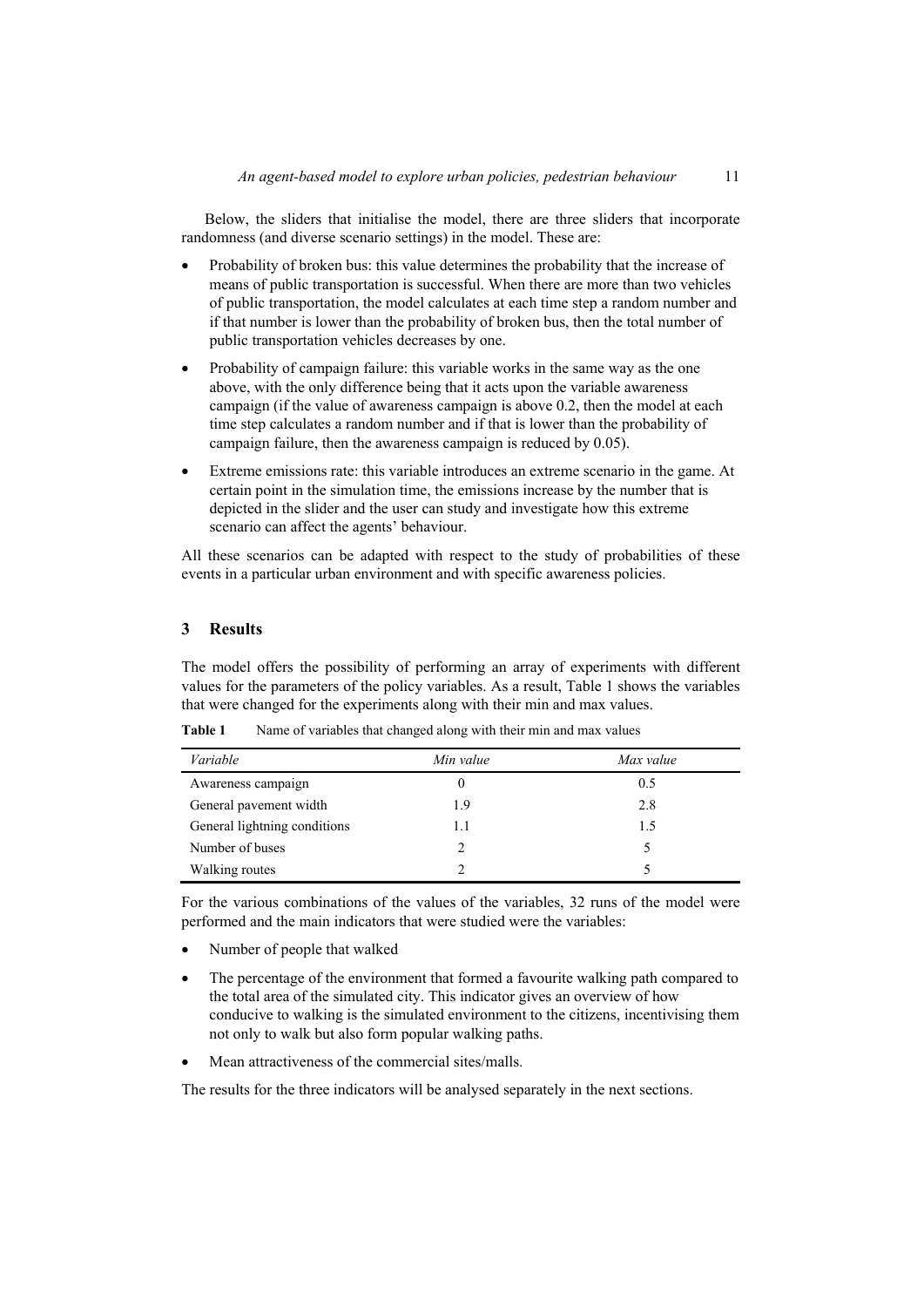#### *3.1 Walkers*

The first indicator focuses on the number of people that choose walking as the preferred mean of transportation. For each scenario, the number of agents that make the particular choice, by comparing the attractiveness of the various means of transportation, is calculated. This number illustrates how many from the general population of agents that must perform a movement, at any given time step, choose to walk, due to the attractiveness of walking that takes the largest value at the given time step. The number walkers in the simulated environment for all the experiments is illustrated in Figure 4.

**Figure 4** Min, max and average value of walkers for the 32 runs (see online version for colours)



The figure illustrates the minimum, maximum and average value of the number of walkers for each of the 32 runs that were performed. It can be observed that the largest average value is achieved for the runs 12, 16, 24, 26, 28 30 and 32. For these runs, the combinations of the variables that change are:

|                                 | Run 12         | Run 16   | Run 24 | Run 26 | $Run$ 28 | $Run$ 30 | $Run$ 32 |
|---------------------------------|----------------|----------|--------|--------|----------|----------|----------|
| Awareness campaign              | $\theta$       | $\theta$ | 0.5    | 0.5    | 0.5      | 0.5      | 0.5      |
| General pavement<br>width       | 2.8            | 2.8      | 1.9    | 2.8    | 2.8      | 2.8      | 2.8      |
| General lightning<br>conditions | 1.5            | 1.5      | 1.5    | 1.1    | 1.5      | 1.1      | 1.5      |
| Number of buses                 | $\overline{2}$ | 5        | 5      | 2      | 2        | 5        | 5        |
| Walking routes                  | 5              | 5        | 5      | 5      | 5        | 5        | 5        |
| Average number of<br>walkers    | 97.233         | 85.479   | 79.47  | 89.05  | 121.07   | 92.64    | 136.48   |

**Table 2** Combinations of the variables that produce the highest average of walkers

Firstly, it can be observed that the number of walking routes (in kilometres) is always five (the highest value of the runs) for the experiments that yield the highest number of walkers. As a result, the walking route is an important factor in increasing the walkability of an urban environment. Secondly, when the values of the other variables are high then the number of walkers increases, unsurprisingly, since all of these factors contribute to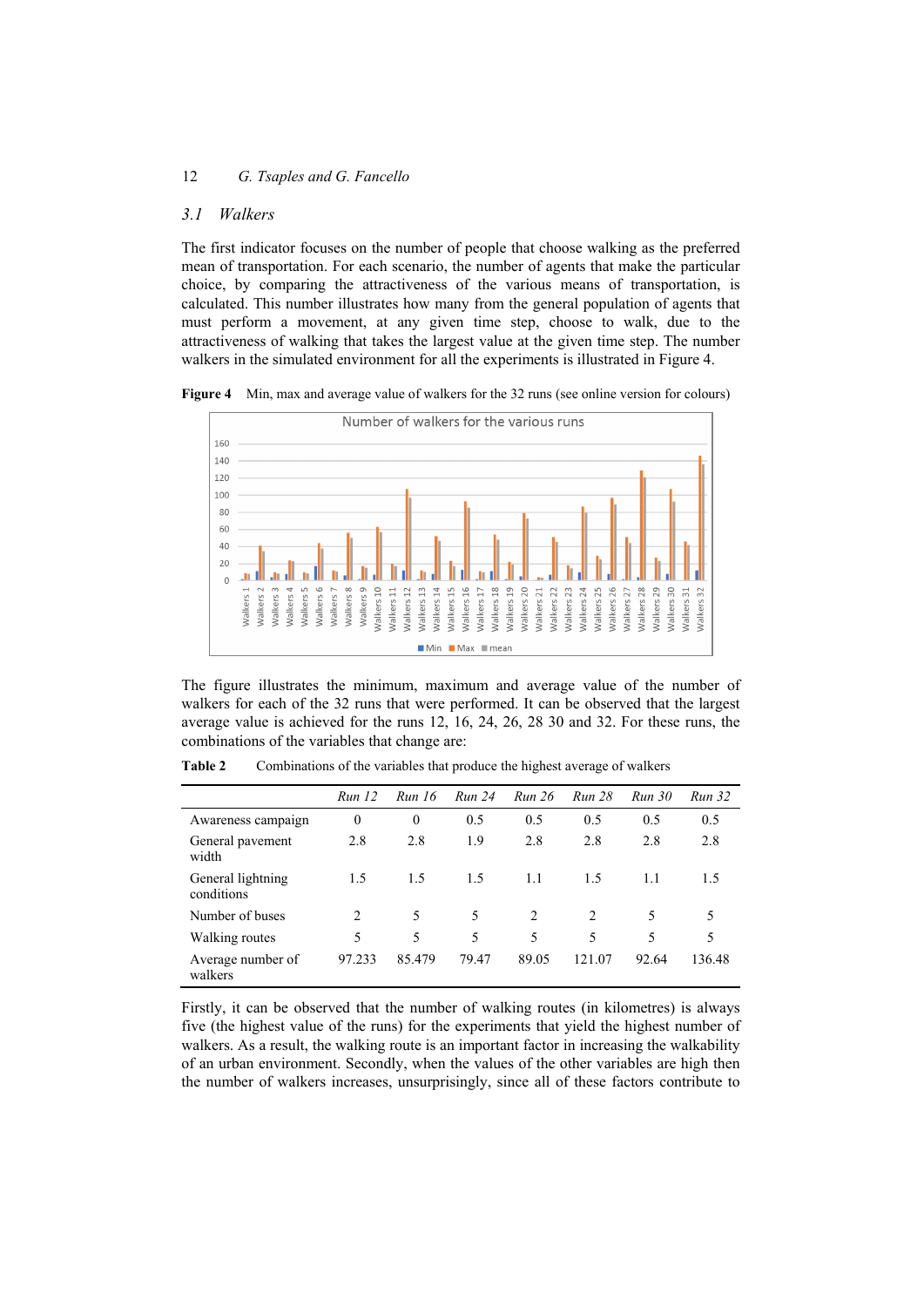the incentivisation of the citizens to walk. Furthermore, a larger pavement width is more influential than a more intensive awareness campaign (see for example runs 12 and 24), demonstrating that citizens might need to see the change in the environment in order to adapt to a lifestyle of walking. Finally, when the number of buses receives its highest value (and the other variables are not maximised) then part of the population that would walk to its destination uses public means of transportation.

Thus, the array of the different scenarios confirmed that the higher the number of the factors that contribute to the experience of walking the larger the number of people that actually walk. Furthermore, the number of walkers increases by policies that show a tangible change in the urban environment (like an increase in the number of walking routes or better pavement conditions) rather than by policies that are more abstract in nature, whose results cannot be observed in the environment (like an awareness campaign). The results indicate that potential real-life policies should include tangible changes, since the virtual agents seem to adapt and accept them faster.

### *3.2 Favourite walking paths*

The next indicator under study is the percentage of the urban environment that can be considered as part of a favourite walking route among the simulated citizens. It is a measure of attractiveness of the entire urban environment and during a simulation it remains active (i.e., favourite) the more people walk across it during the simulated time.

The software that was used for the simulation, includes spatial characteristics of an environment in the form of patches (can be considered as pixels). Thus, agents that choose to walk to their destination must make a choice over which patches they will pass in order to reach their destination. As a result, as an agent passes over a particular patch, it changes its attributes (a popularity index that decreases over time and increases by the number of agents that pass through the particular patch). A favourite path is formed when patches of the environment of Netlogo are chosen consistently from agents as part of their route to their destination. Consequently, the indicator that was chosen for the study, calculates what is the percentage of patches that have a popularity score above a particular threshold over the total number of patches of the simulated environment.



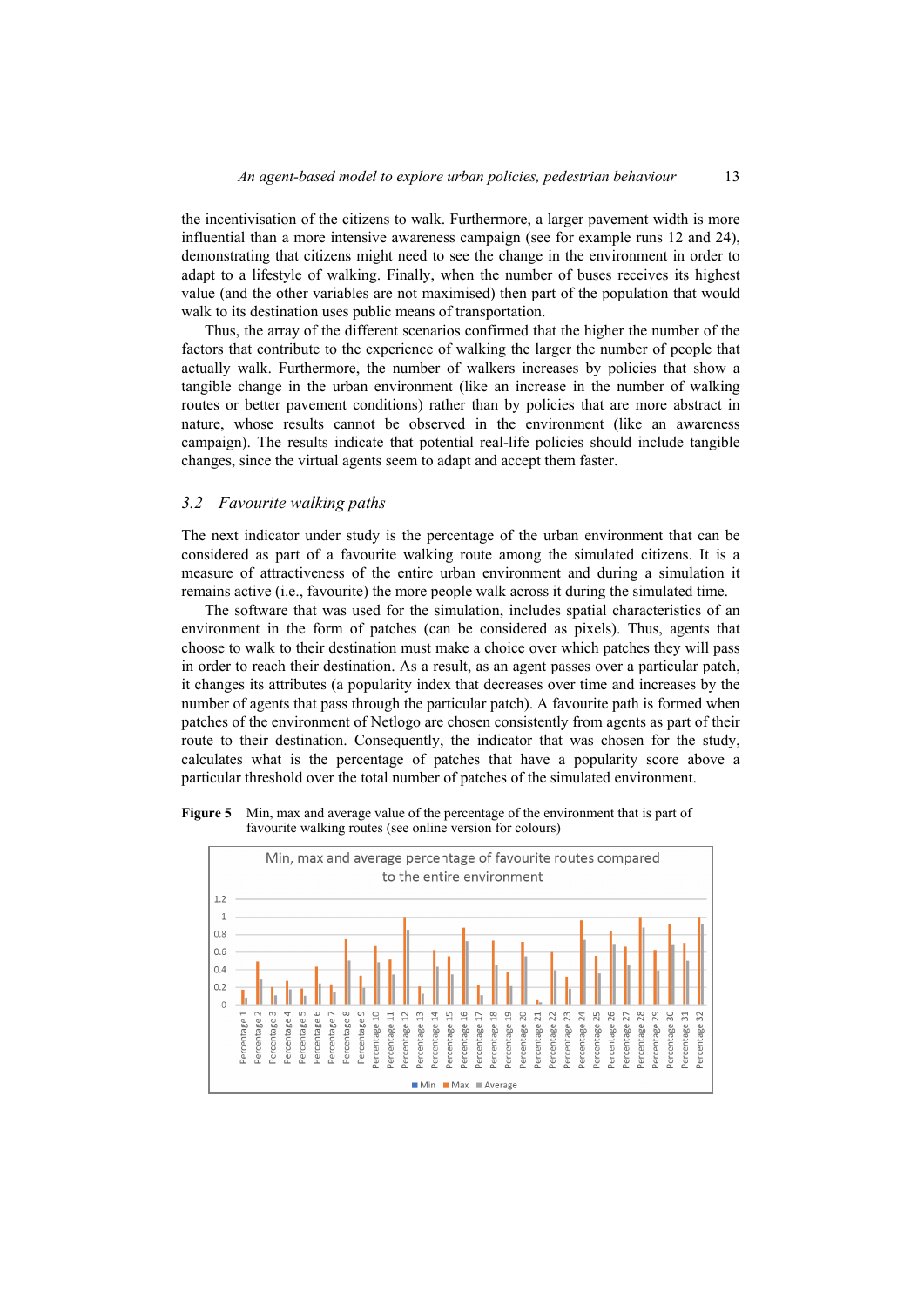The array of scenarios produced the following summarised statistics for that percentage.

The figure highlights the connection with the previous indicator since the runs that produced the highest average number of walkers, also yielded the best results for the percentage of the environment that is considered a favourite route by those walkers. As a result, a pattern emerges from the model in the form of a feedback loop; the more people walk, the highest the probability that they will develop favourite routes. As the popularity of these routes increases, more people will walk across them hence increasing again the routes' popularity.

#### *3.3 Attractiveness of commercial centres*

The final indicator of the model concerns the attractiveness of the commercial centres of the model (places that people go for leisure). In the model that was developed, five commercial centres were inserted that can be considered malls that agents go for leisure and/or shopping. The mechanism that determines whether agents will go to a particular centre works as follows: when the agents are in the patch that is considered their home, they have to make a choice where their next movement will be. The model randomly draws a number between 0 and 3 and if that number is equal to 1 then the particular agent will choose a commercial centre as its destination. Which centre that will be, depends on its attractiveness, a concept that is determined by how many agents have visited it in the past along with the attractiveness of the surrounding area.

The results for the various experiments/runs are demonstrated in Figure 6.

#### **Figure 6** Min, max and average values for the attractiveness of the commercial centres (see online version for colours)



From Figure 6, it can be observed that almost all the runs produce good results for the mean attractiveness of the commercial centres. Thus, from a first glance the attractiveness of a place of leisure is not strictly connected to the number of walkers. Since all runs produce similar results it would be interesting to study the two runs that yielded the lowest results (runs 1 and 21).

The factors that varied for the two runs and their values are depicted in Table 3.

The table shows that the attractiveness of the commercial centres reaches its lowest points when the policies of general pavement width, general lightning conditions and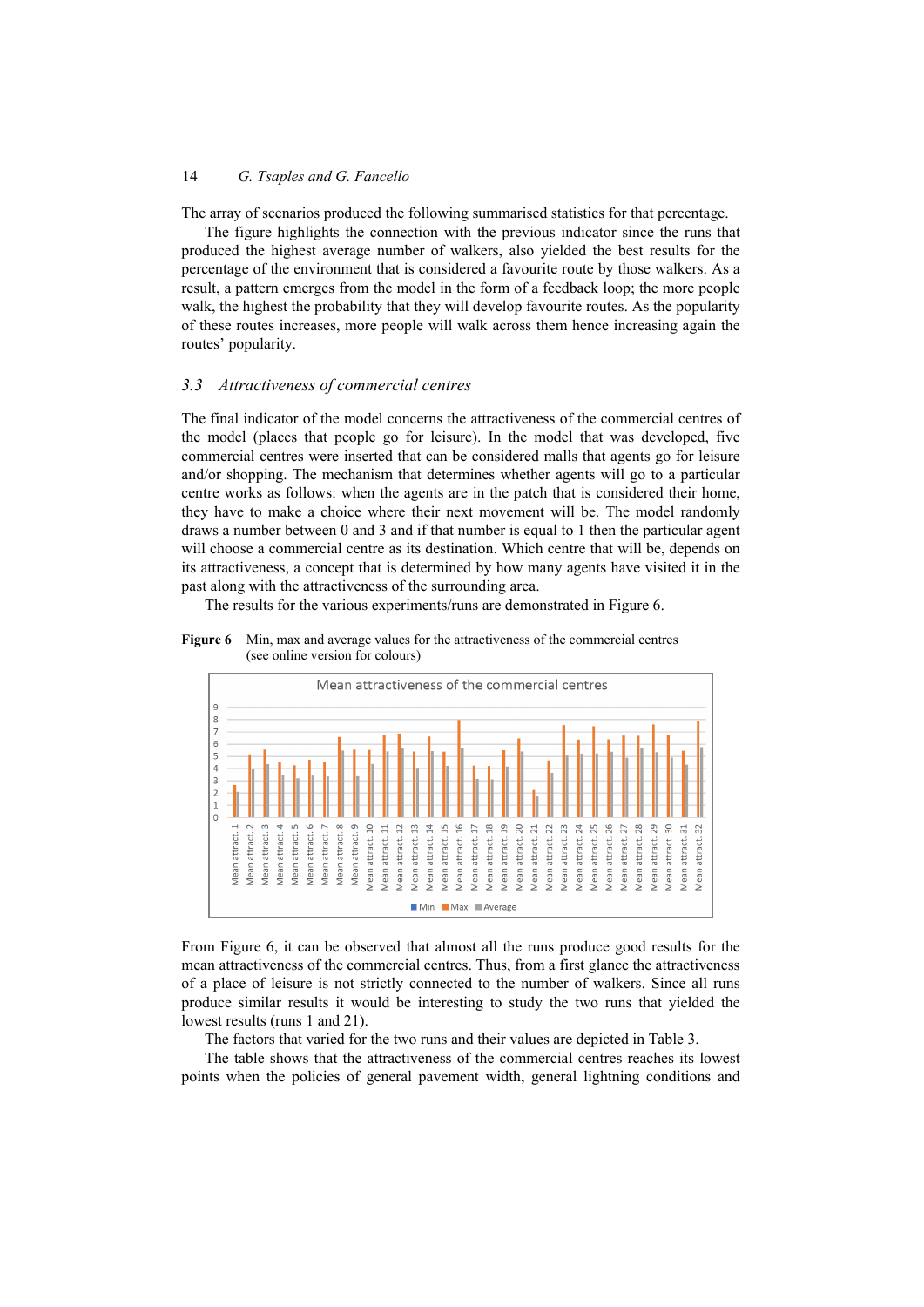number of walking routes have their lowest values. As a result, the attractiveness may not be strictly connected to the number of walkers in the urban environment, but it appears to be affected by the conditions that affect the attractiveness of walking. While the first assertion comes to no surprise, since people do not always go for leisure by foot, the second assertion demonstrates that poor conditions in the environment act may negatively in its business sector.

|                                           | Run 1 | Run 21 |
|-------------------------------------------|-------|--------|
| Awareness campaign                        | 0     | 0.5    |
| General pavement width                    | 1.9   | 1.9    |
| General lightning conditions              | 1.1   | 1.1    |
| Number of buses                           |       |        |
| Walking routes                            | 2     |        |
| Mean attractiveness of commercial centres | 2.098 | 1.731  |

**Table 3** Combinations of variables that produce the lowest values of the attractiveness of the commercial centres

Hence, a counterintuitive result emerges from the model; keeping the conditions of an urban environment in poor shape might also have a negative effect on the commercial activity of that particular environment. As a result, potential policies that stimulate the factors that can incentivise people to walk can also have economic benefits for the city.

#### **4 Conclusions**

The purpose of the paper was to use agent-based simulation to investigate how the choice of transportation by people can affect the urban environment both in the short- and long-term and how the urban environment can affect the behaviour of people with regards to walking. An agent-based model was built that simulated an urban environment. The agents of the model can be considered as its citizens that perform a number of movements throughout the simulated day. These movements are to and from their homes, places of work and places of leisure (commercial centres). In the model there are three available modes of transportation: walking, public transportation means and private transportation. Each agent decides on which mean to use based on several factors (qualitative and quantitative) that determine the general attractiveness of each particular option.

The notion of attractiveness is also used in the choice of which commercial centre will be the one that the agents will go to. To study the behaviour of the model, three indicators were used: the number of people that choose walking, the percentage of the environment that is considered 'favourite route' by the agents and the average attractiveness of the commercial centres.

An array of scenarios was simulated by providing different values for the variables that are labelled as 'policies' in the model. The main findings of the simulations were that the higher the value of those factors that, in theory, are supposed to increase the walkability of an area, the higher the number of agents that actually walk. Furthermore, the agents of the model chose to walk in higher numbers, when the values of the variables that represent tangible changes were increased (i.e., pavement and lightning conditions,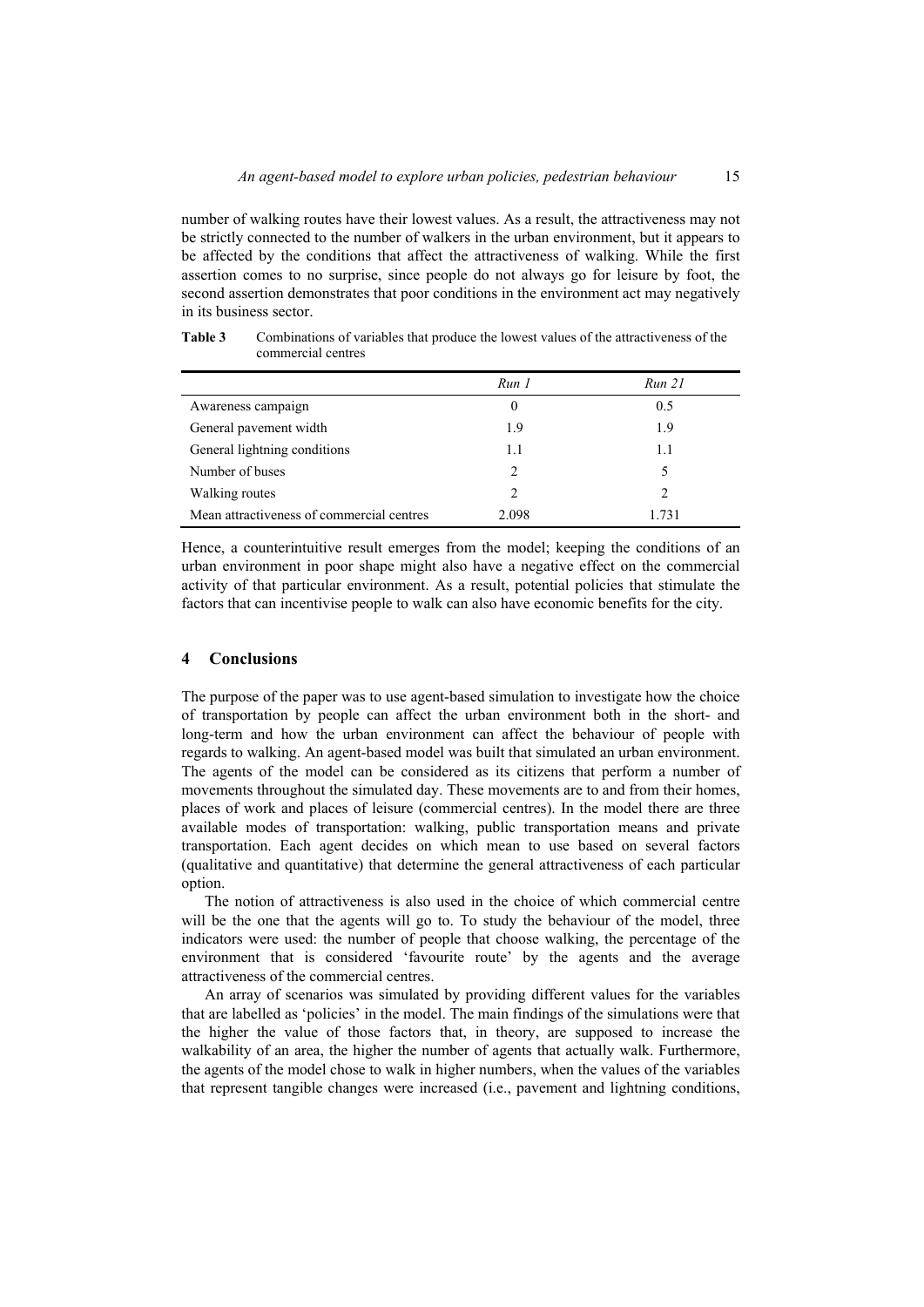number of walking routes), particularly when compared with policies that do not produce tangible results (i.e., awareness campaigns). These results coincide with the results of the second indicator, percentage of the urban environment that entails the agents' favourite routes. From those two indicators emerges an important pattern in the model in the form of a feedback loop; the more agent walk, the highest the probability that they will develop favourite routes. As the popularity of these routes increases, more agents will walk across them hence increasing again the routes' popularity.

Regarding the average attractiveness of the commercial centres, the results showed that the attractiveness may not be strictly connected to the number of walkers in the urban environment, but it is affected by the conditions that affect the attractiveness of walking. As a result, another pattern emerges in the model: by keeping the factors that can incentivise agents to walk at low levels seems to have a negative effect on the implicit economic activity of the model.

Future directions of the research include the expansion of the model in several ways. Firstly, more factors and different equations could be used to determine how the environment affects the behaviour of agents with regards to walking. Secondly, the movement of the agents could become more complex and be connected with the time of day. For example, in the morning there would be a higher probability that each agent would have to go to work, while in the afternoon that probability would be to go to a commercial centre. Moreover, an implementation of the model can be done with the analysis of the resources needed for the development both of an awareness campaign or of a walkable environment (in monetary terms but also in terms of changes in the use of the street environment, like the elimination of parking along the street, or in terms of health improvement of people living in a city) in order to understand the trade-off among policies and among the different interests in the city.

Furthermore, more complex and extensive analyses could be performed to determine what is the effect level of each of the variables to the three indicators. In that direction, the spatial characteristics of the places of work and commercial centres could be investigated with the purpose of offering insights into urban planning. Connecting the model with GIS data, offers the possibility to introduce the spatial characteristics of a real environment and the preferences of such population that live in the city, and compare those results to the experimental ones that were used in the model.

# **References**

- Blečić, I., Cecchini, A., Congiu, T., Fancello, G. and Trunfio, G.A. (2015)' Evaluating walkability: a capability-wise planning and design support system', *Int. J. Geogr. Inf. Sci*, Vol. 29, DOI: 10.1080/13658816.2015.1026824.
- Cervero, R. and Duncan, M. (2003) 'Walking, bicycling, and urban landscapes: evidence from the San Francisco Bay area', *American Journal of Public Health*, Vol. 93, No. 9, pp.1478–1483.
- Cervero, R. and Kockelman, K. (1997) 'Travel demand and the 3Ds: density, diversity, and design', *Transp. Res. Part D Transp. Environ*., Vol. 2, pp.199–219, DOI: 10.1016/S1361- 9209(97)00009-6.
- Clifton, K.J., Livi Smith, A.D. and Rodriguez, D. (2007) 'The development and testing of an audit for the pedestrian environment', *Landscape and Urban Planning*, Vol. 80, Nos. 1–2, pp.95–110.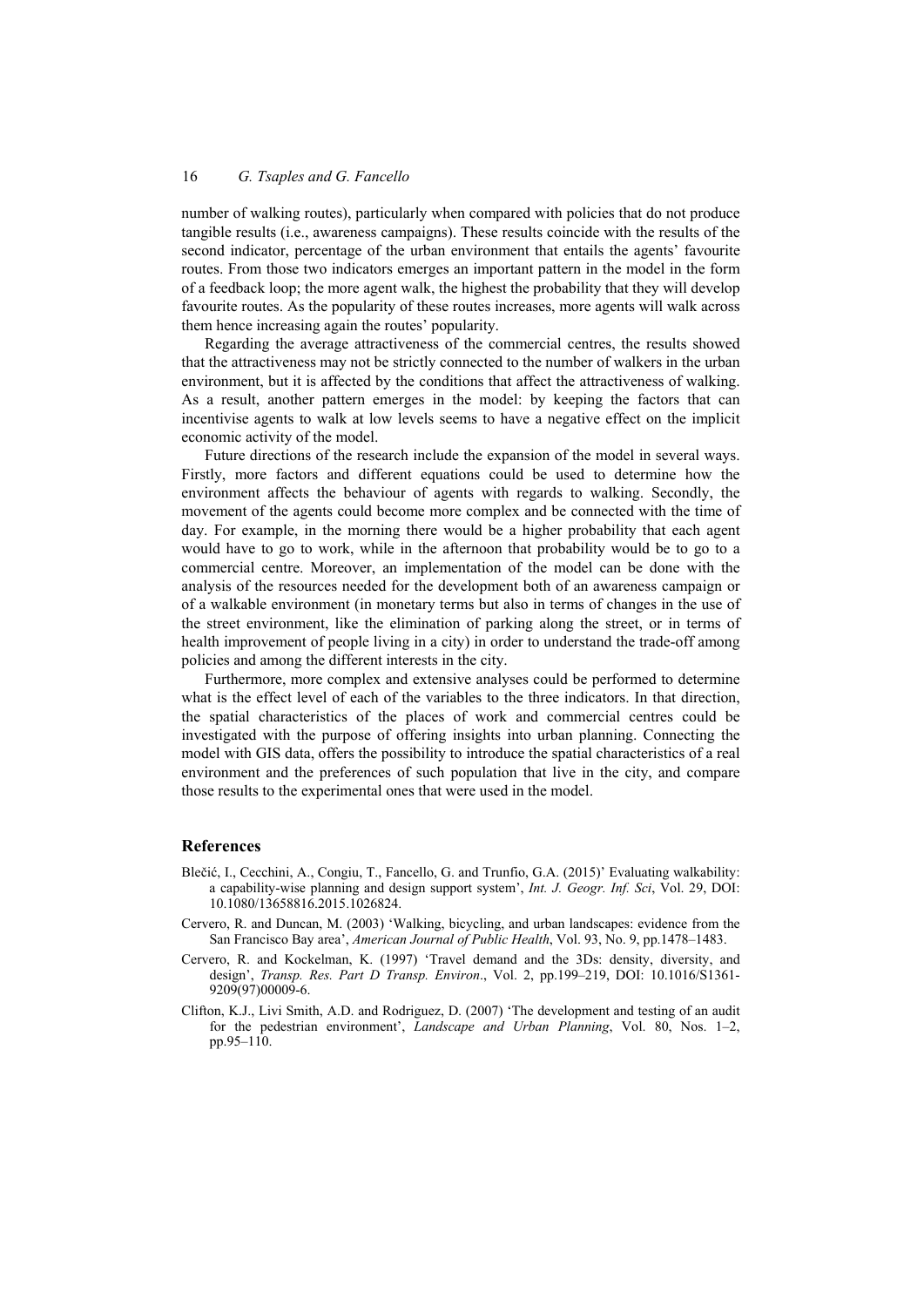- Crooks, A., Croitoru, A., Lu, X., Wise, S., Irvine, J.M. and Stefanidis, A. (2015) 'Walk this way: improving pedestrian agent-based models through scene activity analysis', *ISPRS International Journal of Geo-Information*, Vol. 4, No. 3, pp.1627–1656.
- Ewing, R. and Cervero, R. (2010) 'Travel and the built environment: a meta-analysis', *J. Am. Plan. Assoc*., Vol. 76, pp.265–294, DOI: 10.1080/0194436100376676.
- Ewing, R. and Handy, S. (2009) 'Measuring the unmeasurable: urban design qualities related to walkability', *J. Urban Des*., Vol. 14, pp.65–84, DOI: 10.1080/13574800802451155.
- Forsyth, A. (2015) 'What is a walkable place? The walkability debate in urban design', *Urban Des. Int*., Vol. 20, pp.274–292, DOI: 10.1057/udi.2015.22.
- Forsyth, A., Hearst, M., Oakes, J.M. and Schmitz, K.H. (2008) 'Design and destinations: factors influencing walking and total physical activity', *Urban Stud*., Vol. 45, pp.1973–1996, DOI: 10.1177/0042098008093386.
- Frank, L.D., Sallis, J.F., Conway, T.L., Chapman, J.E., Saelens, B.E. and Bachman, W. (2006) 'Many pathways from land use to health', *J. Am. Plan. Assoc*., Vol. 72, pp.75–87, DOI: 10.1080/01944360608976725.
- Gardner, K., Johnson, T., Buchan, K. and Pharoah, T. (1996) 'Developing a pedestrian strategy for London', in *Transport Policy and its Implementation: Proceedings of Seminar B Held at the PTRC European Transport Forum*, Brunel University, England, 2–6 September 1996, *PTRC Education and Research Services on behalf of Planning and Transport Research and Computation International Association*, London, p.400.
- Grider, R. and Wilensky, U. (2015) 'Netlogo Paths model', *Center for Connected Learning and Computer-Based Modeling*, Evanston, Illinois [online] http://ccl.northwestern.edu/netlogo/ models/Paths (accessed 1 October 2017).
- Hajna, S., Dasgupta, K., Halparin, M. and Ross, N.A. (2013) 'Neighborhood walkability: field validation of geographic information system measures', *Am. J. Prev. Med*., Vol. 44, pp.e55–e59, DOI: 10.1016/j.amepre.2013.01.033.
- Handy, S.L. and Niemeier, D.A. (1997) 'Measuring accessibility: an exploration of issues and alternatives', *Environ. Plan. A*, Vol. 29, pp.1175–1194, DOI: 10.1068/a291175.
- Hansen, W.G. (1959) 'How accessibility shapes land use', *J. Am. Inst. Plann*., Vol. 25, pp.73–76, DOI: 10.1080/01944365908978307.
- Harvey, D. (2003) 'The right to the city', *Int. J. Urban Reg. Res*., Vol. 27, pp.939–941, DOI: 10.1111/j.0309-1317.2003.00492.x.
- Iacono, M., Krizek, K.J. and El-Geneidy, A. (2010) 'Measuring non-motorized accessibility: issues, alternatives, and execution', *J. Transp. Geogr*., Vol. 18, pp.133–140, DOI: 10.1016/ j.jtrangeo.2009.02.002.
- Jacobs, J. (1961) *The Death and Life of Great American Cities*, 1st ed., Random House, New York.
- Kelly, C.E., Tight, M.R., Hodgson, F.C. and Page, M.W. (2011) 'A comparison of three methods for assessing the walkability of the pedestrian environment', *J. Transp. Geogr*., Vol. 19, pp.1500–1508, DOI: 10.1016/j.jtrangeo.2010.08.001.
- Lee, C. and Moudon, A.V. (2006) 'The  $3Ds + R$ : quantifying land use and urban form correlates of walking', *Transp. Res. Part D Transp. Environ*., Vol. 11, pp.204–215, DOI: 10.1016/ j.trd.2006.02.003.
- Lefebvre, H. (1996) *Writings on Cities*, English ed., Blackwell Publishers Ltd., Oxford.
- Livi, A.D. and Clifton, K.J. (2004) 'Issues and methods in capturing pedestrian behaviors, attitudes and perceptions: experiences with a community-based walkability survey', *Transp. Res. Board Annu. Meet*. 17pp.
- Lynch, K. (1960) *The Image of the City*, Vol. 11, MIT Press, Cambridge MA.
- Lynch, K. (1981) *A Theory of Good City Form*, The MIT Press, Cambridge, Massachusetts.